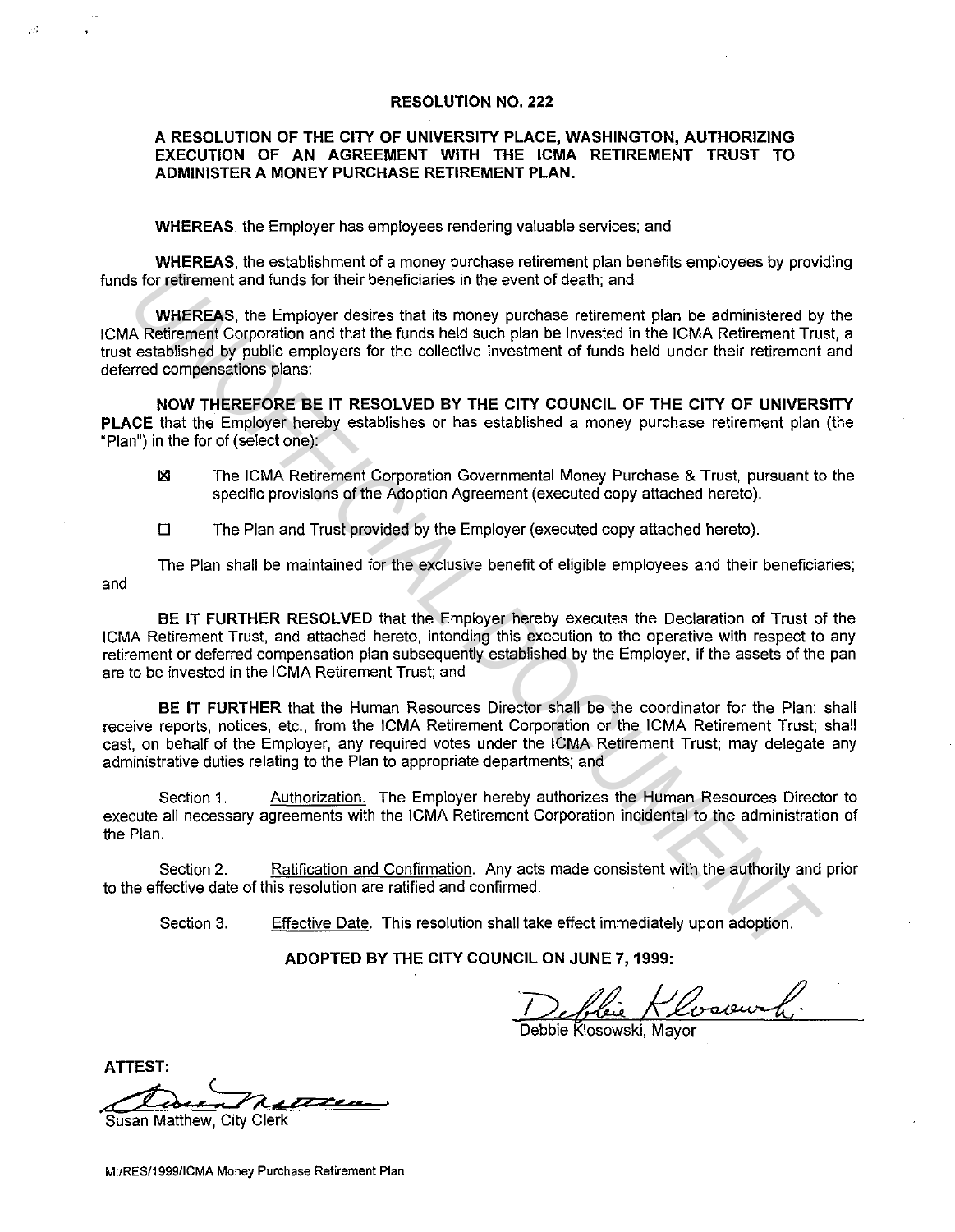#### ICMA RETIREMENT CORPORATION

#### GOVERNMENTAL MONEY PURCHASE PLAN & TRUST

#### ADOPTION AGREEMENT

The Employer hereby establishes a Money Purchase Plan and Trust to be known as

 $G$  *try of UNIVERSITY PLACE* Money PURCHASE PLAN

This Plan is an amendment and restatement of an existing defined contribution money purchase plan. Employer hereby establishes a Money Purchase Plan and Trust to be known as<br>  $C_F \gamma \epsilon_F / U_{NU} \kappa_E \gamma \gamma$  Place<sub>L</sub> (Vo<sub>NEY</sub> FURCHACE, PLAC<br>
Plan is an amendment and restatement of an existing defined contribution money purchase

Yes No

If yes, please specify the name of the defined contribution money purchase plan which this Plan hereby amends and restates:

 $\mathbf{I}$ .

- IL The Effective Date of the Plan shall be the first day of the Plan Year during which the Employer adopts the Plan, unless an alternate Effective Date is hereby specified:
- III. Plan Year will mean:
	- $\varnothing$  The twelve (12) consecutive month period which coincides with the limitation year. (See Section 5.04(i) of the Plan.)
	- ( ) The twelve (12) consecutive month period commencing on **\_\_\_\_\_** and each anniversary thereof.
- IV. Normal Retirement Age shall be age  $5^{9}$ <sup>Y</sup><sub>z</sub> (not to exceed age 65).
- V. ELIGIBILITY REQUIREMENTS:
	- 1. The following group or groups of Employees are eligible to participate in the Plan:

All Employees

 $\mathbf{1}$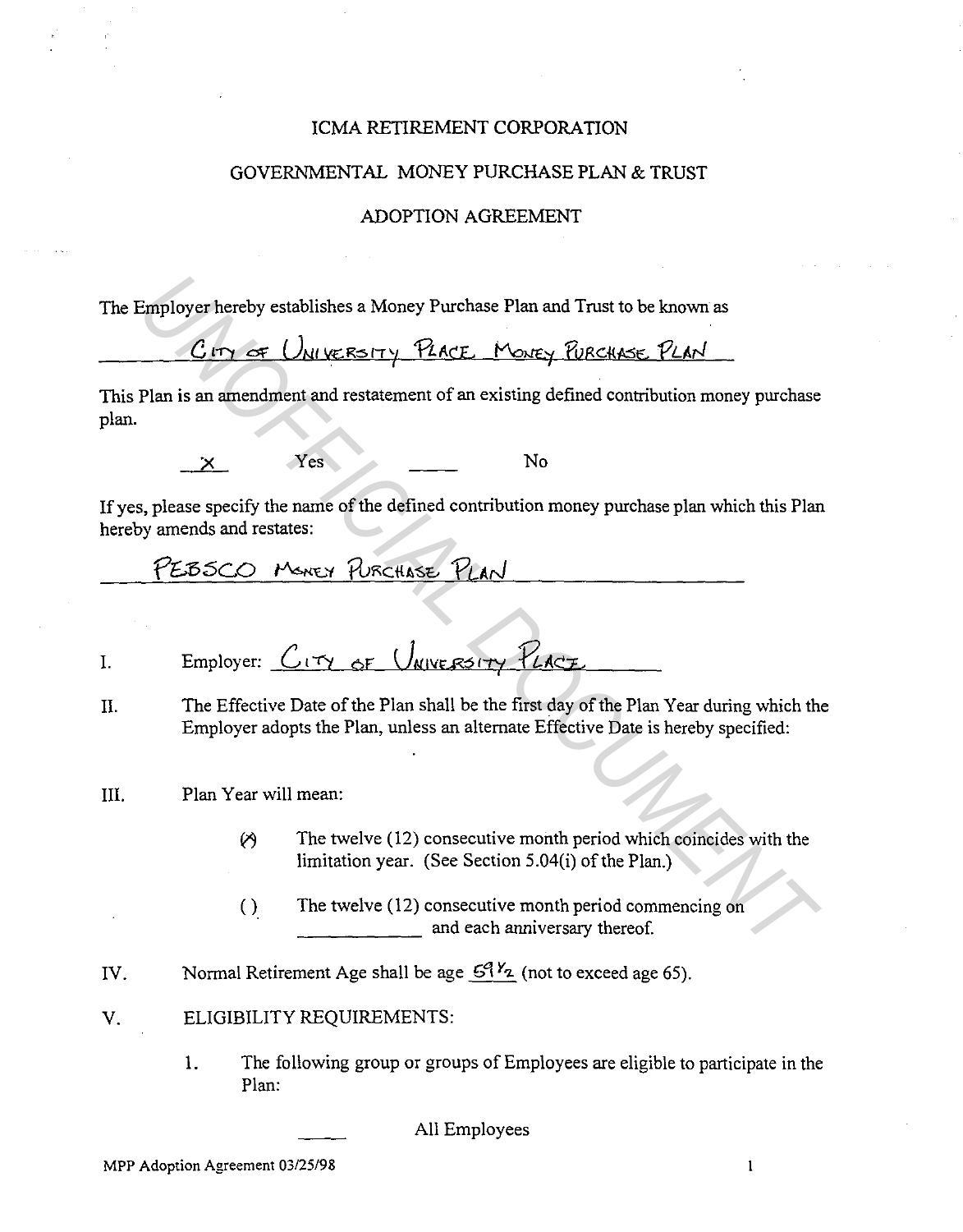All Full-Time Employees Salaried Employees Non-union Employees Management Employees Public Safety Employees General Employees Other (specify below) .  $\overline{\mathbf{X}}$ for FULL-TIME AND PART TIME REGULAR EMPLOYEES

The group specified must correspond to a group of the same designation that is defined in the statutes, ordinances, rules, regulations, personnel manuals or other material in effect in the state or locality of the Employer.

2. The Employer hereby waives or reduces the requirement of a twelve (12) month Period of Service for participation. The required Period of Service shall be  $t^3/4$  (write N/A if an Employee is eligible to participate upon employment). **Example 19**<br> **ALL FUNCTION ARE CONSERVATE CONSERVATE AND PRESS (THET ARE CONSERVATE AND THE CONSERVATE CONSERVATE CONSERVATE CONSERVATE THE EMPLOYER.<br>
2. The Employer hereby waives or reduces the locality of the Employer** 

If this waiver or reduction is elected, it shall apply to all Employees within the Covered Employment Classification.

 $3.$ A minimwn age requirement is hereby specified for eligibility to participate. The minimum age requirement is  $N/A$  (not to exceed age 21. Write N/A if no minimum age is declared.)

#### VI. CONTRIBUTION PROVISIONS

1. The Employer shall contribute as follows (choose one):

## () **Fixed Employer Contributions With Or Without Mandatory Participant Contributions.**

The Employer shall contribute on behalf of each Participant \_\_ %of Earnings or\$ \_\_ for the Plan Year (subject to the limitations of Article V of the Plan). Each Participant is required to contribute % of Earnings

or\$ \_\_ for the Plan Year as a condition of participation in the Plan. (Write "O" if no contribution is required.) If Participant Contributions are required under this option, a Participant shall not have the right to discontinue or vary the rate of such contributions after becoming a Plan Participant.

The Employer hereby elects to "pick up" the Mandatory/Required Participant Contribution.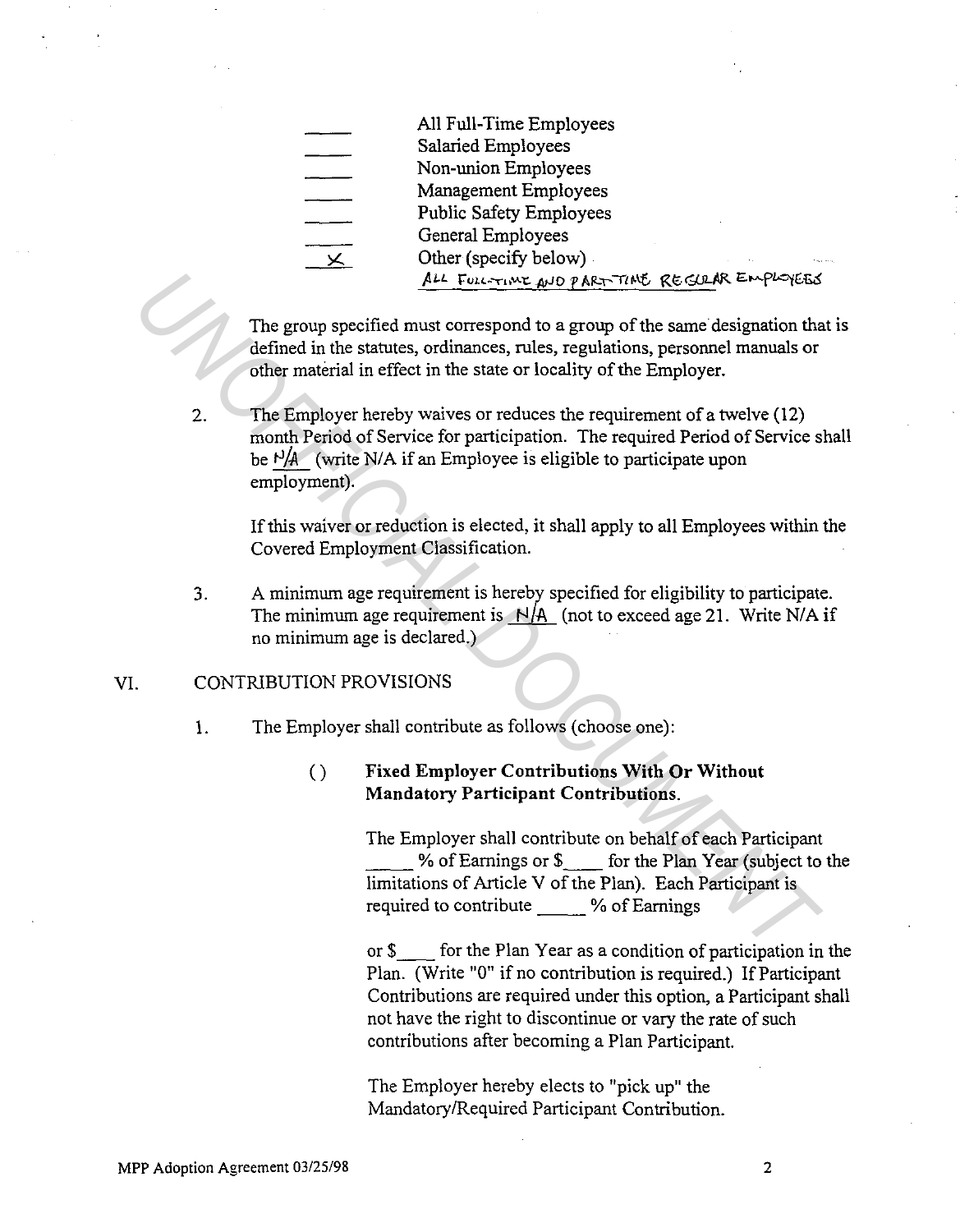[Note to Employer: A determination letter issued to an adopting Employer is not a ruling by the Internal Revenue Service that Participant contributions that are picked up by the Employer are not includable in the Participant's gross income for federal income tax purposes. The. Employer may seek such a ruling.

Picked up contributions are excludable from the Participant's gross income under section 414(h)(2) of the Internal Revenue Code of 1986 only if they meet the requirements of Rev. Rul. 81-35, 1981-1C.B.255. Those requirements are (1) that the Employer must specify that the contributions, although designated as employee contributions, are being paid by the Employer in lieu of contributions by the employee; and (2) the employee must not have the option of receiving the contributed amounts directly instead of having them paid by the Employer to the plan.] **Example 12**<br> **Picked up contributions are excludable from the Participant's<br>
gross income under section 414(h)(2) of the Internal Revenue<br>
Code of 1986 only if they meet the requirements of Rev. Rul.<br>
81-35, 1981-1 C.B.** 

## jl) **Fixed Employer Match of Participant Contributions.**

The Employer shall contribute on behalf of each Participant  $5.15$  % of Earnings for the Plan Year (subject to the limitations of Article V of the Plan) for each Plan Year that such Participant has contributed  $3.0 \%$  of Earnings or \$ . Under this option, there is a single, fixed rate of Employer contributions, but a Participant may decline to make the required Participant contributions in any Plan Year, in which case no Employer contribution will be made on the Participant's behalf in that Plan Year.

## () **Variable Employer Match Of Participant Contributions.**

The Employer shall contribute on behalf of each Participant an amount determined as follows (subject to the limitations of Article V of the Plan):

\_\_ % of the contributions made by the Participant for the Plan Year (not including Participant contributions exceeding % of Earnings or \$  $\qquad$  ;

PLUS % of the contributions made by the Participant for the Plan Year in excess of those included in the above paragraph (but not including Participant contributions exceeding in the aggregate  $\%$  of Earnings or \$  $\qquad$ .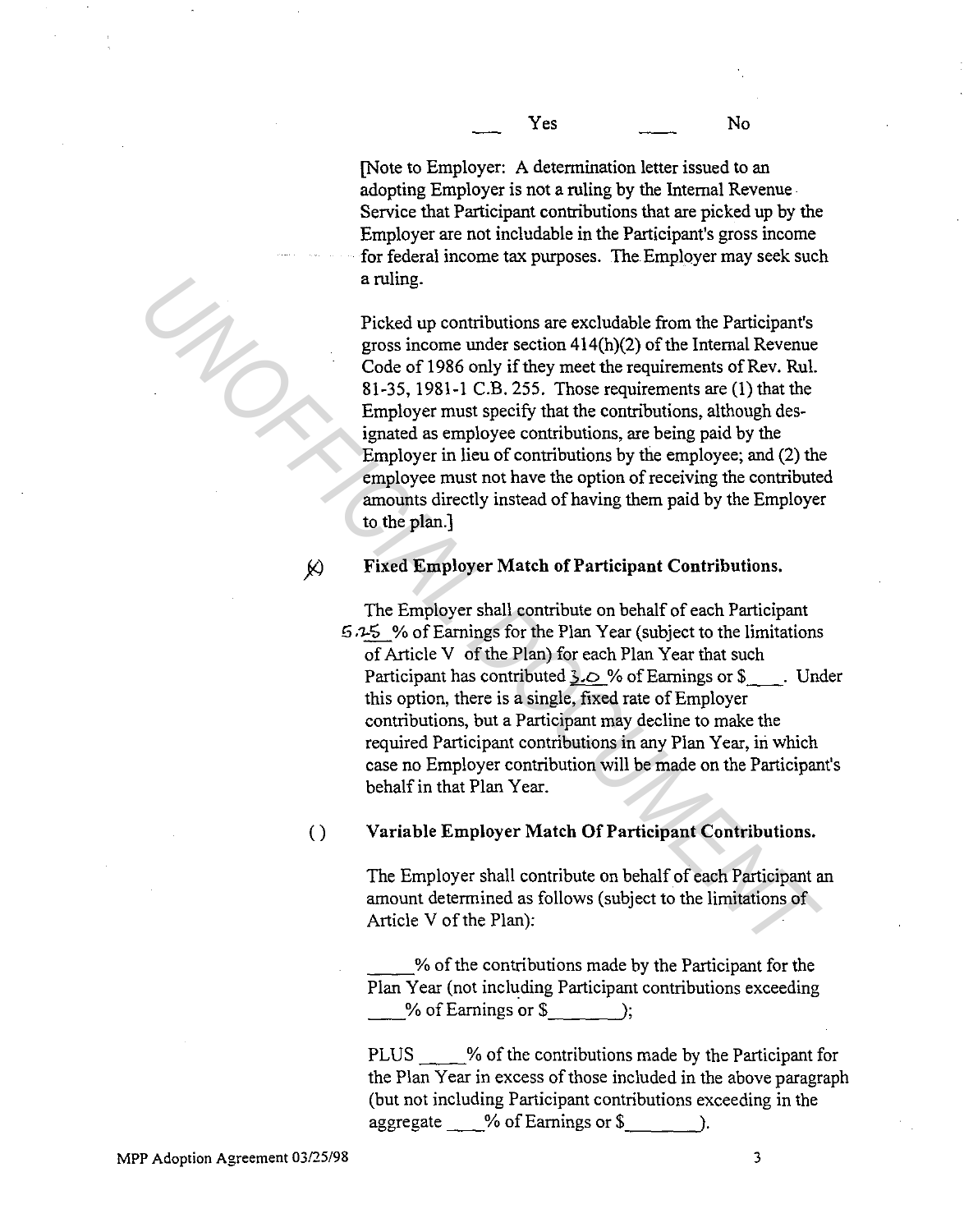Employer Contributions on behalf of a Participant for a Plan Year shall not exceed  $\frac{1}{2}$  or % of Earnings, whichever is more or less.

2. Each Participant may make a voluntary (unmatched), after-tax contribution, subject to the limitations of Section 4.05 and Article V of the Plan.

#### VIL EARNINGS

|     |                                                                                                                                                                                                                                                                                                                                                                                  | ✕                                                                                                                                                                           | Yes            |     | No |    |
|-----|----------------------------------------------------------------------------------------------------------------------------------------------------------------------------------------------------------------------------------------------------------------------------------------------------------------------------------------------------------------------------------|-----------------------------------------------------------------------------------------------------------------------------------------------------------------------------|----------------|-----|----|----|
|     | 3                                                                                                                                                                                                                                                                                                                                                                                | Employer contributions and Participant contributions shall be contributed to<br>the Trust in accordance with the following payment schedule:<br>PER PAY PERIOD, Semi-mantly |                |     |    |    |
|     | <b>EARNINGS</b>                                                                                                                                                                                                                                                                                                                                                                  |                                                                                                                                                                             |                |     |    |    |
|     | Earnings, as defined under Section 2.09 of the Plan, shall include:                                                                                                                                                                                                                                                                                                              |                                                                                                                                                                             |                |     |    |    |
|     |                                                                                                                                                                                                                                                                                                                                                                                  | (a)                                                                                                                                                                         | Overtime       |     |    |    |
|     |                                                                                                                                                                                                                                                                                                                                                                                  |                                                                                                                                                                             |                | Yes |    | No |
|     |                                                                                                                                                                                                                                                                                                                                                                                  | (b)                                                                                                                                                                         | <b>Bonuses</b> |     |    |    |
|     |                                                                                                                                                                                                                                                                                                                                                                                  |                                                                                                                                                                             | ⋌              | Yes |    | No |
| II. | LIMITATION ON ALLOCATIONS                                                                                                                                                                                                                                                                                                                                                        |                                                                                                                                                                             |                |     |    |    |
|     | If the Employer maintains or ever maintained another qualified plan in which any<br>Participant in this Plan is (or was) a participant or could possibly become a particip<br>the Employer hereby agrees to limit contributions to all such plans as provided her<br>if necessary in order to avoid excess contributions (as described in Sections 5.02 as<br>5.03 of the Plan). |                                                                                                                                                                             |                |     |    |    |
|     | 1.                                                                                                                                                                                                                                                                                                                                                                               | If the Participant is covered under another qualified defined contribution pl<br>maintained by the Employer, the provisions of Section $5.02(a)$ through (f)                |                |     |    |    |

#### VIII. LIMITATION ON ALLOCATIONS

If the Employer maintains or ever maintained another qualified plan in which any Participant in this Plan is (or was) a participant or could possibly become a participant, the Employer hereby agrees to limit contributions to all such plans as provided herein, if necessary in order to avoid excess contributions (as described in Sections 5.02 and 5.03 of the Plan).

- 1. If the Participant is covered under another qualified defined contribution plan maintained by the Employer, the provisions of Section 5.02(a) through (f) of the Plan will apply unless another method has been indicated below.
	- ( ) Other Method. (Provide the method under which the plans will limit total Annual Additions to the Maximum Permissible Amount, and will properly reduce any excess amounts, in a manner that precludes Employer discretion.)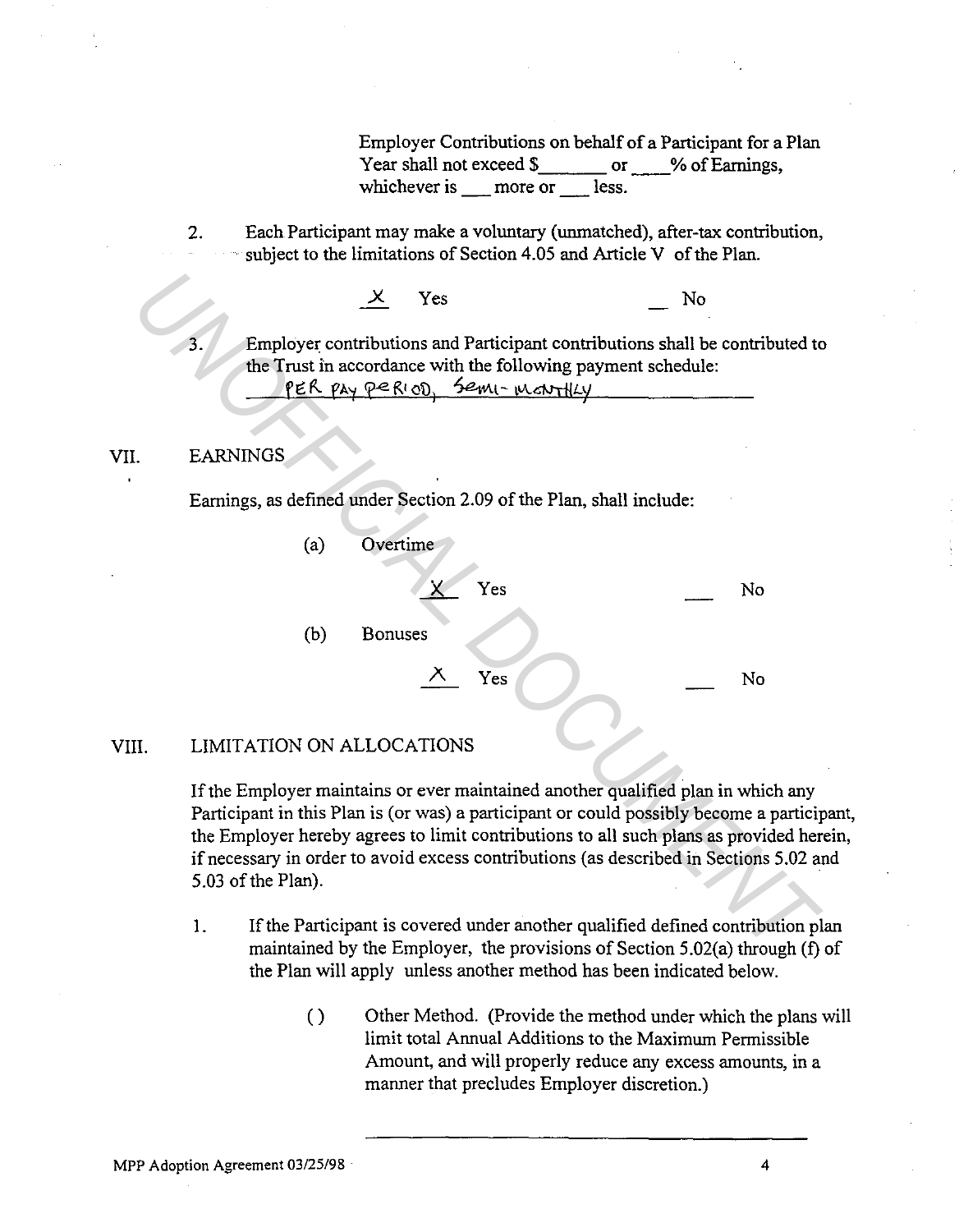- 2. If the Participant is or has ever been a participant in a defined benefit plan maintained by the Employer, and if the limitation in Section 5.03 of the Plan would be exceeded, then the Participant's Projected Annual Benefit under the defined benefit plan shall be reduced in accordance with the terms thereof to the extent necessary to satisfy such limitation. If such plan does not provide for such reduction, or if the limitation is still exceeded after the reduction, annual additions shall be reduced to the extent necessary in the manner described in Sections 5.02 and 5.02. The methods of avoiding the limitation described in this paragraph will not apply if the Employer indicates another method below. the extent necessary to stristly such limitation. If such plan does not provide<br>for such reduction, or if the limitation is still exceeded after the reduction<br>annual additions shall be reducted to the extent necessary in t
	- ( ) Other Method. (Note to Employer: Provide below language which will satisfy the  $1.0$  limitation of section  $415(e)$  of the Code. Such language must preclude Employer discretion. See section 1.415-1 of the Regulations for guidance.)
	- 3. The limitation year is the following 12-consecutive month period: \_\_

### IX. VESTING PROVISIONS

/'

The Employer hereby specifies the following vesting schedule, subject to (I) the minimum vesting requirements as noted and (2) the concurrence of the Plan Administrator.

| Years of  |                     |
|-----------|---------------------|
| Service   | Percent             |
| Completed | Vesting             |
| Zero      | $\frac{0}{6}$       |
| One       | 33 Y <sub>3</sub> % |
| Two       | 667%                |
| Three     | 100<br>%            |
| Four      | %                   |
| Five      | %                   |
| Six       | %                   |
| Seven     | $\%$                |
| Eight     | $\frac{0}{2}$       |
| Nine      | %                   |
| Ten       | %                   |

*5*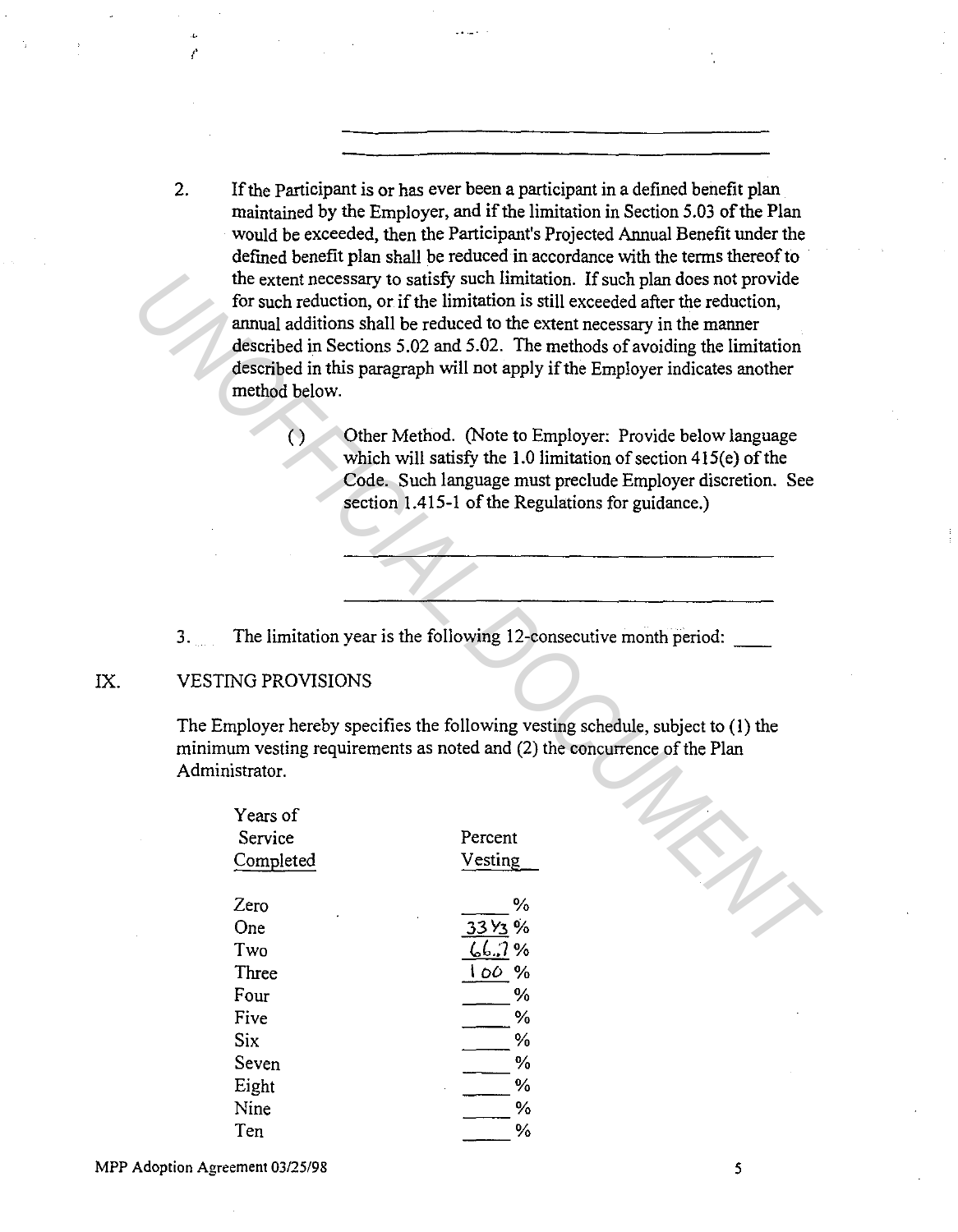X. Loans are permitted under the Plan, as provided in Article XIII:

*J.-.* Yes No

- XI. The Employer hereby attests that it is a unit of state or local government or an agency or instrumentality of one or more units of state or local government.
- XII. The Plan Administrator hereby agrees to inform the Employer of any amendments to the Plan made pursuant to Section 14.05 of the Plan or of the discontinuance or abandonment of the Plan.
- XIII. The Employer hereby appoints the ICMA Retirement Corporation as the Plan Administrator pursuant to the terms and conditions of the ICMA RETIREMENT CORPORATION GOVERNMENTAL MONEY PURCHASE PLAN & TRUST.

The Employer hereby agrees to the provisions of the Plan and Trust.

XIV. The Employer hereby acknowledges it understands that failure to properly fill out this Adoption Agreement may result in disqualification of the Plan.

XV. An adopting Employer may not rely on a determination letter issued by the National or District Office of the Internal Revenue Service as evidence that the Plan is qualified under section 401 of the Internal Revenue Code. In order to obtain reliance with respect to plan qualification, the Employer must apply to the appropriate key district office for a determination letter. The Plan Administrator hereby agrees to inform the Employer of any amendments to<br>
the Plan made pursuant to Section 14.05 of the Plan or of the discontinuance or<br>
abandonment of the Plan.<br>
The Employer hereby appoints the

In Witness Whereof, the Employer hereby causes this Agreement to be executed on this day of  $19_{...}$ , 19.

EMPLOYER

### Accepted: ICMA RETIREMENT CORPORATION

| By:     |  |  |  |  |
|---------|--|--|--|--|
| Title:  |  |  |  |  |
| Attest: |  |  |  |  |
|         |  |  |  |  |

| By:     |  |  |
|---------|--|--|
| Title:  |  |  |
|         |  |  |
| Attest: |  |  |

6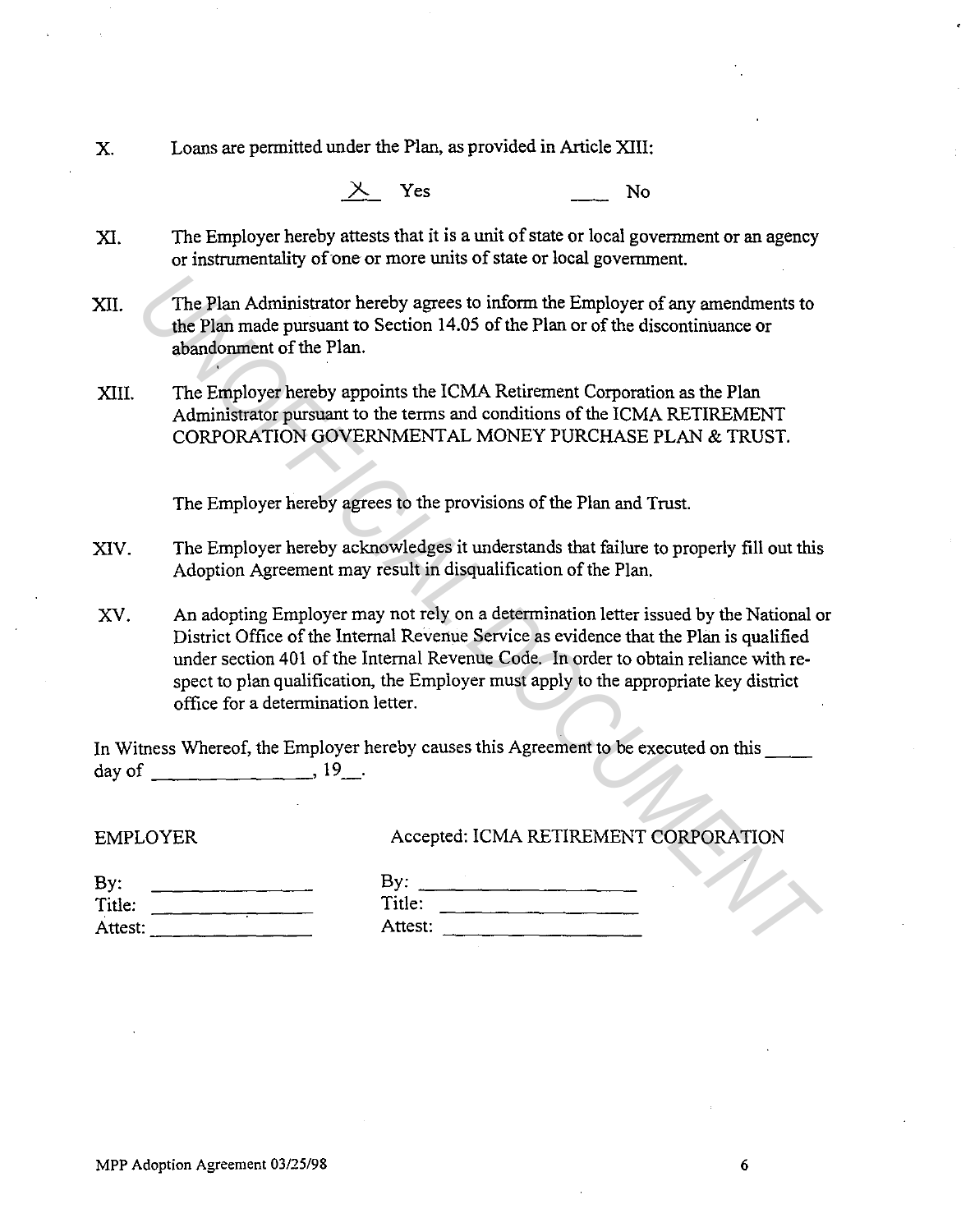Comparison 401(a) Plan Administration Fees

 $\sim$ 

| Unit Costs:                                                                 |         |                           |                         |         |
|-----------------------------------------------------------------------------|---------|---------------------------|-------------------------|---------|
|                                                                             |         | Nationwide Life Insurance | Ameritas Life Insurance | ICMA-RC |
|                                                                             | Current | New Proposal              |                         |         |
| Costs to the City                                                           |         |                           |                         |         |
| Plan Installation (One Time)                                                | \$0     | \$0                       | $$250 + $3/$ employee   | \$0     |
| Annual Contract Renewal Charge                                              | \$0     | \$0                       | \$800                   | \$0     |
| <b>Annual Compliance Testing</b>                                            | \$0     | \$0                       | \$250                   | \$0     |
| Costs to the Employee                                                       |         |                           |                         |         |
| Plan Administration Fee                                                     | 1.55%   | 0.95%                     | 1.15%                   | 0.55%   |
| Mutual Fund Expenses and 12-b-1 Fees                                        | 0.96%   | 0.96%                     | 0.93%                   | 0.85%   |
| <b>Total Fees and Expenses</b>                                              | 2.51%   | 1.91%                     | 2.08%                   | 1.40%   |
| Add Annual Lump Sum Fees:<br>Annual Account Maintenance Charge Per Employee | \$18    | \$0                       | \$20                    | \$0     |

|                                                                                                                            | Current          | <b>New Proposal</b>       |                         |                 |
|----------------------------------------------------------------------------------------------------------------------------|------------------|---------------------------|-------------------------|-----------------|
| Costs to the City                                                                                                          |                  |                           |                         |                 |
| Plan Installation (One Time)                                                                                               | \$0              | \$0                       | $$250 + $3/$ employee   | \$0             |
| Annual Contract Renewal Charge                                                                                             | \$0              | \$0                       | \$800                   | \$0             |
| <b>Annual Compliance Testing</b>                                                                                           | \$0              | \$0                       | \$250                   | \$0             |
| Costs to the Employee                                                                                                      |                  |                           |                         |                 |
| Plan Administration Fee                                                                                                    | 1.55%            | 0.95%                     | 1.15%                   | 0.55%           |
| Mutual Fund Expenses and 12-b-1 Fees                                                                                       | 0.96%            | 0.96%                     | 0.93%                   | 0.85%           |
| <b>Total Fees and Expenses</b>                                                                                             | 2.51%            | 1.91%                     | 2,08%                   | 1.40%           |
| Add Annual Lump Sum Fees:                                                                                                  |                  |                           |                         |                 |
| Annual Account Maintenance Charge Per Employee                                                                             | \$18             | \$0                       | \$20                    | \$0             |
|                                                                                                                            |                  |                           |                         |                 |
| Actual Costs to the City & Employees, Assuming 50 Employees and \$600,000 in Total Plan Assets:                            |                  |                           |                         |                 |
|                                                                                                                            |                  | Nationwide Life Insurance | Ameritas Life Insurance | <b>ICMA-RC</b>  |
|                                                                                                                            | Current          | New Proposal              |                         |                 |
| Annual Costs to the City                                                                                                   |                  |                           |                         |                 |
| Plan Installation (One Time)                                                                                               | \$0              | \$0                       | \$400                   | \$0             |
| Annual Contract Renewal Charge                                                                                             | \$0              | \$0                       | \$800                   | \$0             |
| <b>Annual Compliance Testing</b>                                                                                           | \$0              | \$0                       | \$250                   | \$0             |
| Subtotal                                                                                                                   | $\overline{\$0}$ | $\overline{30}$           | \$1,450                 | $\overline{30}$ |
| Annual Costs to the Employees                                                                                              |                  |                           |                         |                 |
| Fees and Expenses                                                                                                          | \$15,060         | \$11,460                  | \$12,480                | \$8,400         |
| Annual Account Maintenance Charges                                                                                         | \$900            | \$0                       | \$1,000                 | \$0             |
| Subtotal                                                                                                                   | \$15,960         | \$11,460                  | \$13,480                | $\sqrt{$8,400}$ |
| <b>Total City &amp; Employee Costs</b><br>the lift of the spirits of the film and p                                        | \$15,960         | \$11,460                  | \$14,930                | \$8,400         |
|                                                                                                                            |                  |                           |                         |                 |
| Actual Annual Costs to an Individual Employee, Assuming a \$10,000 Account Balance:                                        |                  |                           |                         |                 |
|                                                                                                                            |                  | Nationwide Life Insurance | Ameritas Life Insurance | ICMA-RC         |
|                                                                                                                            | Current          | New Proposal              |                         |                 |
| Fees and Expenses                                                                                                          | \$251            | \$191                     | \$208                   | \$140           |
| Annual Account Maintenance Charge Per Employee                                                                             | \$18             | \$0                       | \$20                    | \$0             |
| $\text{Total}$ . As a support of the contract of $\mathcal{C}$ , and $\mathcal{C}$ , and $\mathcal{C}$ , and $\mathcal{C}$ | \$269 2009       | \$191.                    | \$228                   | \$140           |

|                                                |         | Nationwide Life Insurance | Ameritas Life Insurance | ICMA-RC |
|------------------------------------------------|---------|---------------------------|-------------------------|---------|
|                                                | Current | New Proposal              |                         |         |
| Fees and Expenses                              | \$251   | \$191                     | \$208                   | \$140   |
| Annual Account Maintenance Charge Per Employee | \$18    | \$0                       | \$20                    | \$0     |

 $\frac{1}{2}$ 

 $\sim$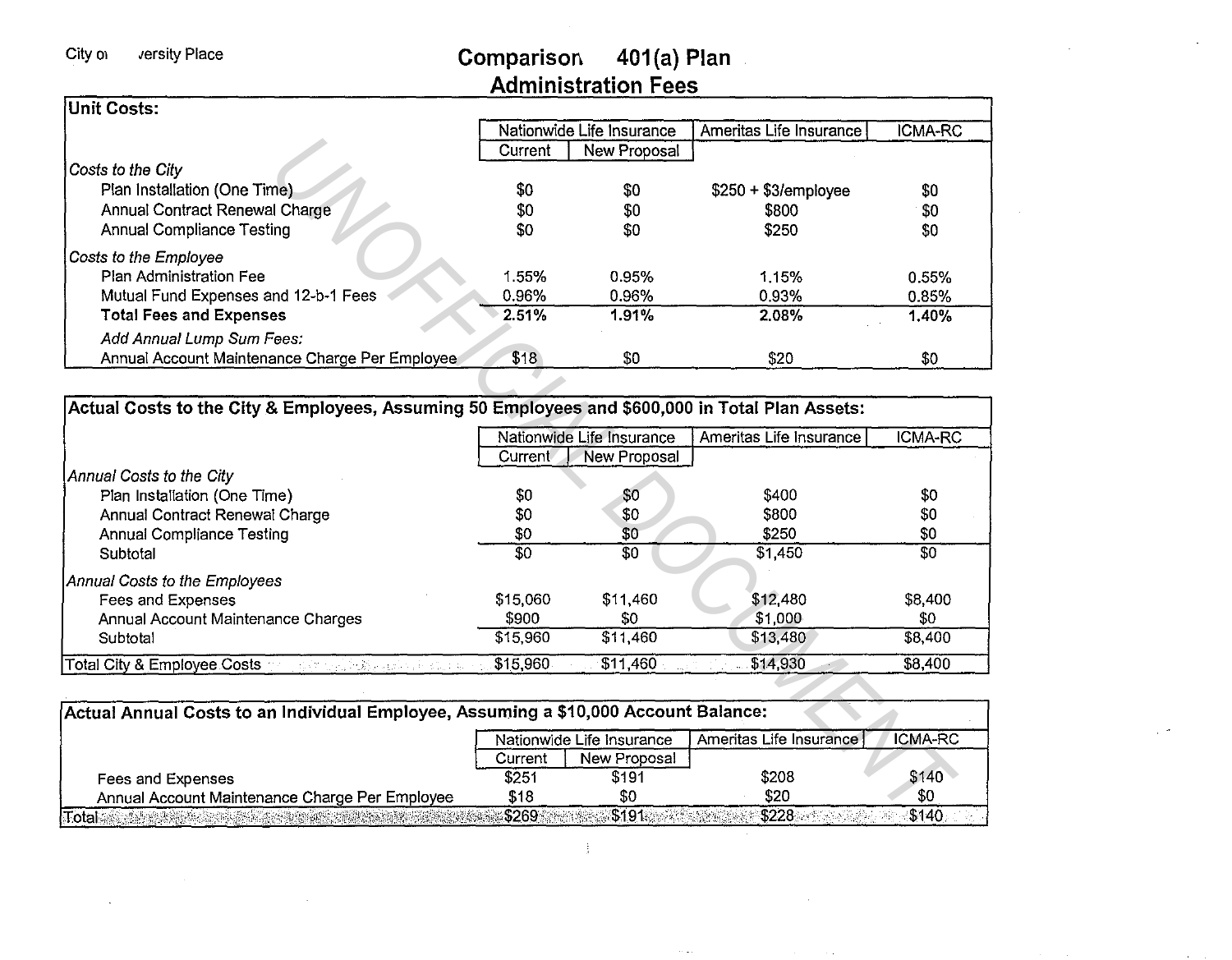#### City of University Place

Annual Fees Comparison: PEBSCO v. Ameritas v. ICMA-RC

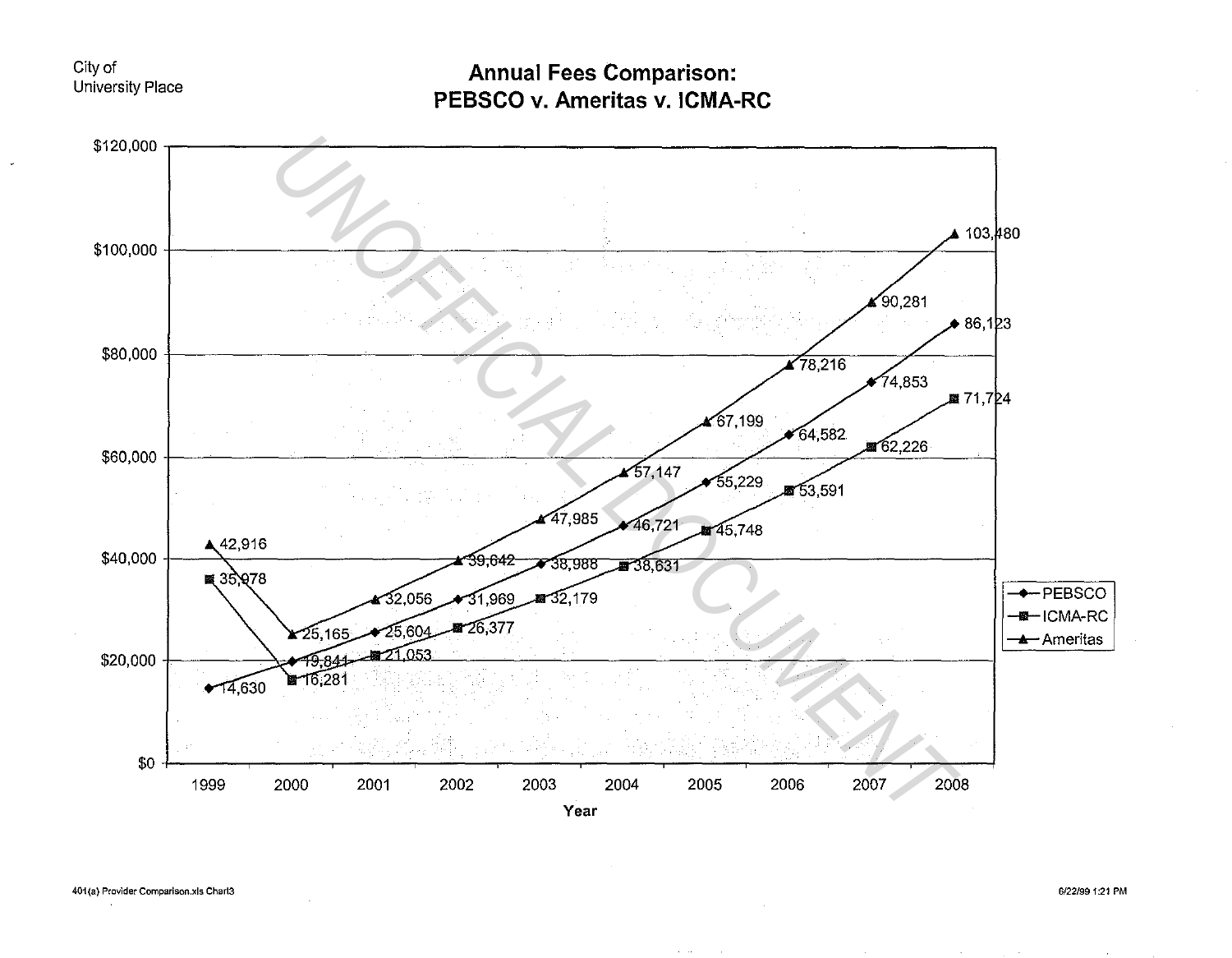### City of University Place

## **Analysis of 401 (a) Plan Administration Fees 1999-2008**

# Nationwide--Proposed

|                                        | 1999 l    | 2000 l    | 2001      | 2002      | 2003      | 2004                | 2005 l    | 2006                | 2007                | 2008      |
|----------------------------------------|-----------|-----------|-----------|-----------|-----------|---------------------|-----------|---------------------|---------------------|-----------|
| Salaries & Wages                       | 2,397,381 | 2.576.558 | 2.653.855 | 2.733.470 | 2,815,474 | 2,899,939           | 2,986,937 | 3,076,545 3,168,841 |                     | 3.263.907 |
|                                        |           |           |           |           |           |                     |           |                     |                     |           |
| 401(a) Contributions (City & Employee) | 197.784   | 212.566   | 218.943   | 225.511   | 232.277   | 239.245             | 246.422   | 253,815             | 261.429             | 269.272   |
| Plus Year End Total from Previous Year | 580,000   | 855.562   | 1.160.311 | .497.338  | 1.869.530 | 2.280.018 2.732.201 |           |                     | 3,229,765 3,776,709 | 4.377.371 |
| Subtotal                               | 777.784   | .068.128  | .379.254  | 722.849   | 2.101.807 | 2,519,263           | 2,978,624 | 3,483,580           | 4.038.139           | 4.646.643 |
| Plus 10% Interest                      | 77.778    | 106,813   | 137,925   | 172.285   | 210,181   | 251,926             | 297,862   | 348.358             | 403.814             | 464.664   |
| Minus Fees From Previous Year          | N/A       | $-14,630$ | $-19.841$ | -25.604   | $-31.969$ | $-38.988$           | $-46.721$ | $-55.229$           | $-64.582$           | $-74.853$ |
| Total 401(a) Assets                    | 855.562   | .160.311  | .497.338  | 1.869.530 | 2,280,018 | 2.732.201           | 3.229,765 | 3,776,709           | 4.377.371           | 5.036.454 |

|                                                                                                                              |                |                |                     |                | 1999-4000            |                |                               |                     |                |           |                         |                       |  |
|------------------------------------------------------------------------------------------------------------------------------|----------------|----------------|---------------------|----------------|----------------------|----------------|-------------------------------|---------------------|----------------|-----------|-------------------------|-----------------------|--|
|                                                                                                                              |                |                |                     |                | Nationwide--Proposed |                |                               |                     |                |           |                         |                       |  |
|                                                                                                                              | 1999           | 2000           | 2001                | 2002           | 2003                 | 2004           | $\overline{2005}$             | 2006                | 2007           | 2008      |                         |                       |  |
| Salaries & Wages                                                                                                             | 2,397,381      |                | 2,576,558 2,653,855 |                | 2,733,470 2,815,474  | 2,899,939      | 2,986,937                     | 3,076,545 3,168,841 |                | 3,263,907 |                         |                       |  |
| 401(a) Contributions (City & Employee)                                                                                       | 197,784        | 212,566        | 218,943             | 225,511        | 232,277              | 239,245        | 246,422                       | 253,815             | 261,429        | 269,272   |                         |                       |  |
| Plus Year End Total from Previous Year                                                                                       | 580,000        | 855,562        | 1,160,311           | 1,497,338      | 1,869,530            |                | 2,280,018 2,732,201           | 3,229,765 3,776,709 |                | 4,377,371 |                         |                       |  |
| Subtotal                                                                                                                     | 777,784        | 1,068,128      | 1,379,254           | 1,722,849      |                      |                | 2,101,807 2,519,263 2,978,624 | 3,483,580           | 4,038,139      | 4,646,643 |                         |                       |  |
| Plus 10% Interest                                                                                                            | 77,778         | 106,813        | 137,925             | 172,285        | 210,181              | 251,926        | 297,862                       | 348,358             | 403,814        | 464 664   |                         |                       |  |
| Minus Fees From Previous Year                                                                                                | N/A            | $-14,630$      | $-19,841$           | $-25,604$      | $-31,969$            | $-38,988$      | $-46,721$                     | $-55,229$           | $-64,582$      | $-74,853$ |                         |                       |  |
| Total 401(a) Assets                                                                                                          | 855,562        | 1,160,311      |                     |                | 2,280,018            |                |                               |                     |                |           |                         |                       |  |
| 2,732,201 3,229,765 3,776,709<br>4,377,371 5,036,454<br>1,497,338 1,869,530<br>Amount Paid in Administration Fees & Charges: |                |                |                     |                |                      |                |                               |                     |                |           |                         |                       |  |
| Nationwide-Proposed                                                                                                          | 1999<br>14,630 | 2000<br>19,841 | 2001<br>25,604      | 2002<br>31,969 | 2003<br>38,988       | 2004<br>46,721 | 2005<br>55,229                | 2006<br>64,582      | 2007<br>74,853 | 2008      | Total<br>86,123 458,541 | <b>NPV</b><br>244,770 |  |
|                                                                                                                              |                |                |                     |                |                      |                |                               |                     |                |           |                         |                       |  |
|                                                                                                                              |                |                |                     |                |                      |                |                               |                     |                |           |                         |                       |  |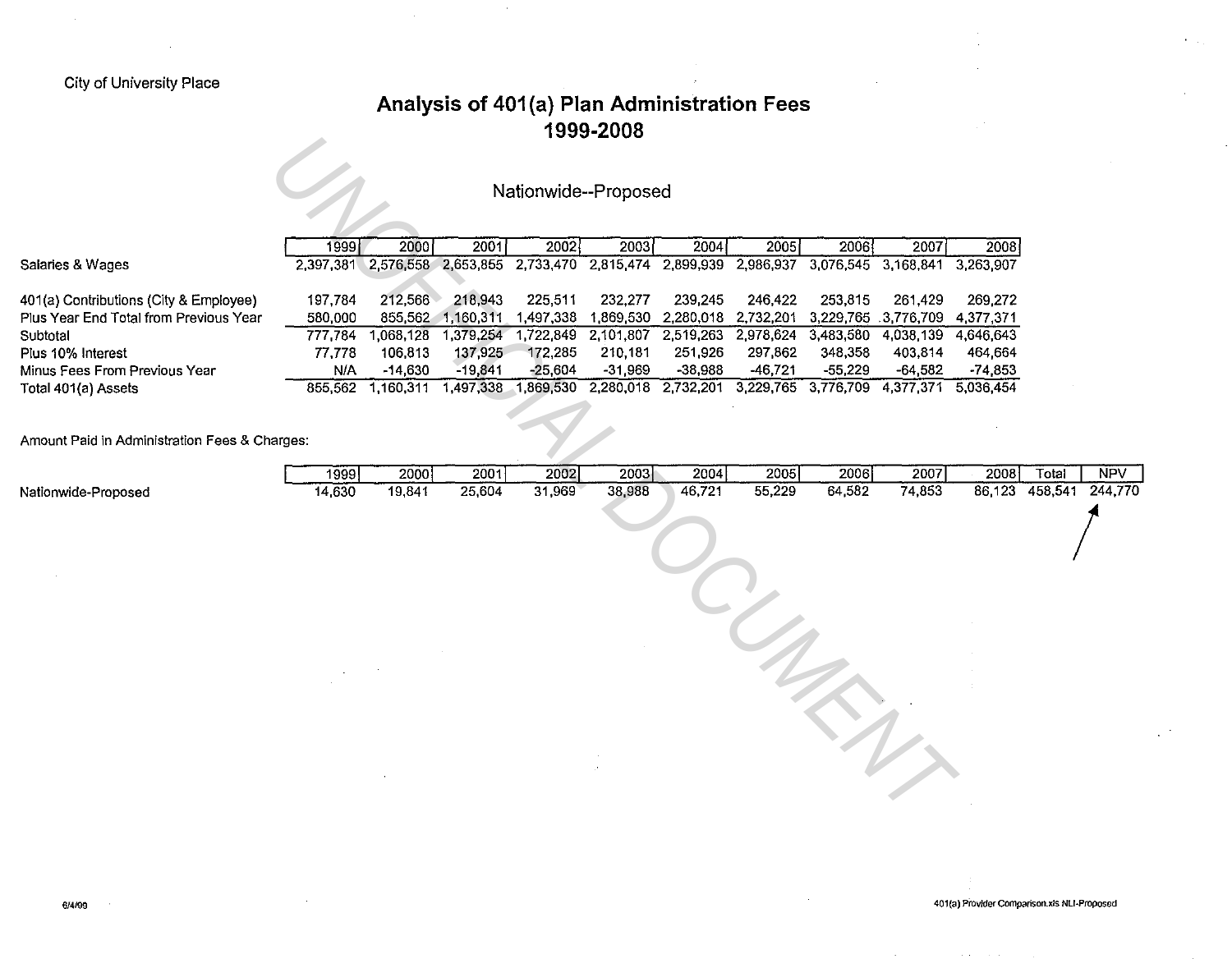## **Analysis of 401 (a) Plan Administration Fees 1999-2008**

#### Ameritas

|                                                    |                   |                      |                      | Ameritas             |                      |                                                                                           |                     |                      |                      |                      |
|----------------------------------------------------|-------------------|----------------------|----------------------|----------------------|----------------------|-------------------------------------------------------------------------------------------|---------------------|----------------------|----------------------|----------------------|
|                                                    | 1999              | 2000                 | 2001                 | 2002                 | 2003                 | 2004                                                                                      | 2005                | 2006                 | 2007                 | 2008                 |
| Salaries & Wages                                   |                   |                      |                      |                      |                      | 2,397,381 2,576,558 2,653,855 2,733,470 2,815,474 2,899,939 2,986,937 3,076,545 3,168,841 |                     |                      |                      | 3,263,907            |
|                                                    |                   |                      |                      |                      |                      |                                                                                           |                     |                      |                      |                      |
| 401(a) Contributions (City & Employee)             | 197,784           | 212,566              | 218,943              | 225,511              | 232,277              | 239,245                                                                                   | 246,422             | 253,815              | 261,429              | 269,272              |
| Plus Year End Total from Previous Year<br>Subtotal | 580,000           | 855,562              | 1,156,026            | 1,487,300            | 1,852,037            |                                                                                           | 2,253,102 2,693,597 | 3,176,875 3,706,560  |                      | 4,286,572            |
| Plus 10% Interest                                  | 777,784<br>77,778 | 1,068,128<br>106,813 | 1,374,969<br>137,497 | 1,712,811<br>171,281 | 2,084,313<br>208,431 | 2,492,347 2,940,020<br>249,235                                                            | 294,002             | 3,430,690 3,967,989  |                      | 4,555,844            |
| Minus Fees From Previous Year                      | N/A               | $-18,916$            | $-25,165$            | $-32,056$            | $-39,642$            | $-47,985$                                                                                 | $-57,147$           | 343,069<br>$-67,199$ | 396,799<br>$-78,216$ | 455,584<br>$-90,281$ |
| Total 401(a) Assets                                |                   | 855,562 1,156,026    |                      | 1,487,300 1,852,037  |                      | 2,253,102 2,693,597 3,176,875 3,706,560 4,286,572 4,921,148                               |                     |                      |                      |                      |
|                                                    |                   |                      |                      |                      |                      |                                                                                           |                     |                      |                      |                      |
| Amount Paid in Administration Fees & Charges:      |                   |                      |                      |                      |                      |                                                                                           |                     |                      |                      |                      |
|                                                    | 1999              | 2000]                | 2001                 | 2002                 | 2003                 | 2004                                                                                      | 2005                | 2006                 | 2007                 | 2008                 |
| PEBSCO's CDSC (one-time charge)                    | 24000             |                      |                      |                      |                      |                                                                                           |                     |                      |                      |                      |
| Ameritas                                           | 18,916            | 25,165               | 32,056               | 39,642               | 47,985               | 57,147                                                                                    | 67,199              | 78,216               | 90,281               | 103,480              |
| Total                                              | 42,916            | 25,165               | 32,056               | 39,642               | 47,985               | 57,147                                                                                    | 67,199              | 78,216               | 90,281               | 103,480              |
|                                                    |                   |                      |                      |                      |                      |                                                                                           | $\eta_{\rho}$       | $\lambda$            |                      |                      |
|                                                    |                   |                      |                      |                      |                      |                                                                                           |                     |                      |                      |                      |

|                                 | 1999)  | 2000   | 2001   | 2002   | 2003   | 2004   | 20051  | 2006)  | 2007   | 2008    | Total    |            |
|---------------------------------|--------|--------|--------|--------|--------|--------|--------|--------|--------|---------|----------|------------|
| PEBSCO's CDSC (one-time charge) | 24000  |        |        |        |        |        |        |        |        |         |          |            |
| Ameritas                        | 18.916 | 25.165 | 32.056 | 39.642 | 47,985 | 57.147 | 67.199 | 78.216 | 90.281 | 103.480 | 560.087  | <b>NPV</b> |
| <b>Total</b>                    | 42,916 | 25.165 | 32,056 | 39.642 | 47,985 | 57,147 | 67.199 | 78,216 | 90.281 | 103.480 | 584.0871 | 322.181    |

 $\sum$